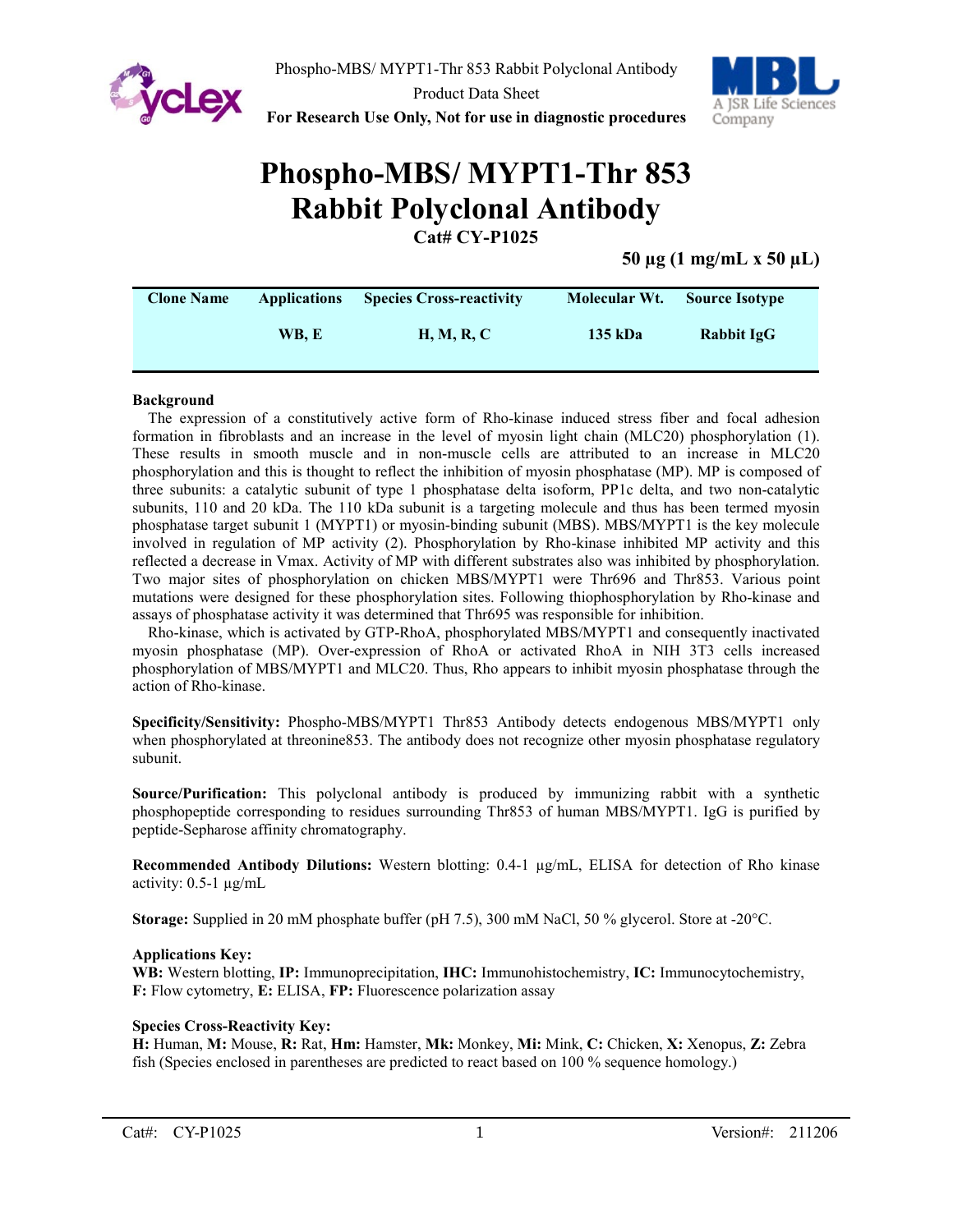



**For Research Use Only, Not for use in diagnostic procedures**

#### **Selected Application References:**

- 1. Kimura, K et al. Regulation of myosin phosphatase by Rho and Rho-associated kinase (Rho-kinase). Science 273: 245-248, 1996.
- 2. Feng J et al. Inhibitory Phosphorylation site for Rho-Kinase on Smooth Muscle Myosin Phosphatase *J.B.C*. **274**, 37385-37390, 1999
- **Fig.1** Phosphorylation of MBS/MYPT1 on threonine-853 residue is induced by thrombin-treatment in HUVEC. Western blotting using Anti-Phospho-MBS/MYPT1 Thr 855 polyclonal antibody.



**Fig.2** Phosphorylation of recombinant MBS/MYPT1 on threonine-853 residue by recombinant Rho-kinase 2 *in vitro*. Western blotting using Anti-Phospho-MBS/MYPT1 Thr 855 polyclonal antibody.

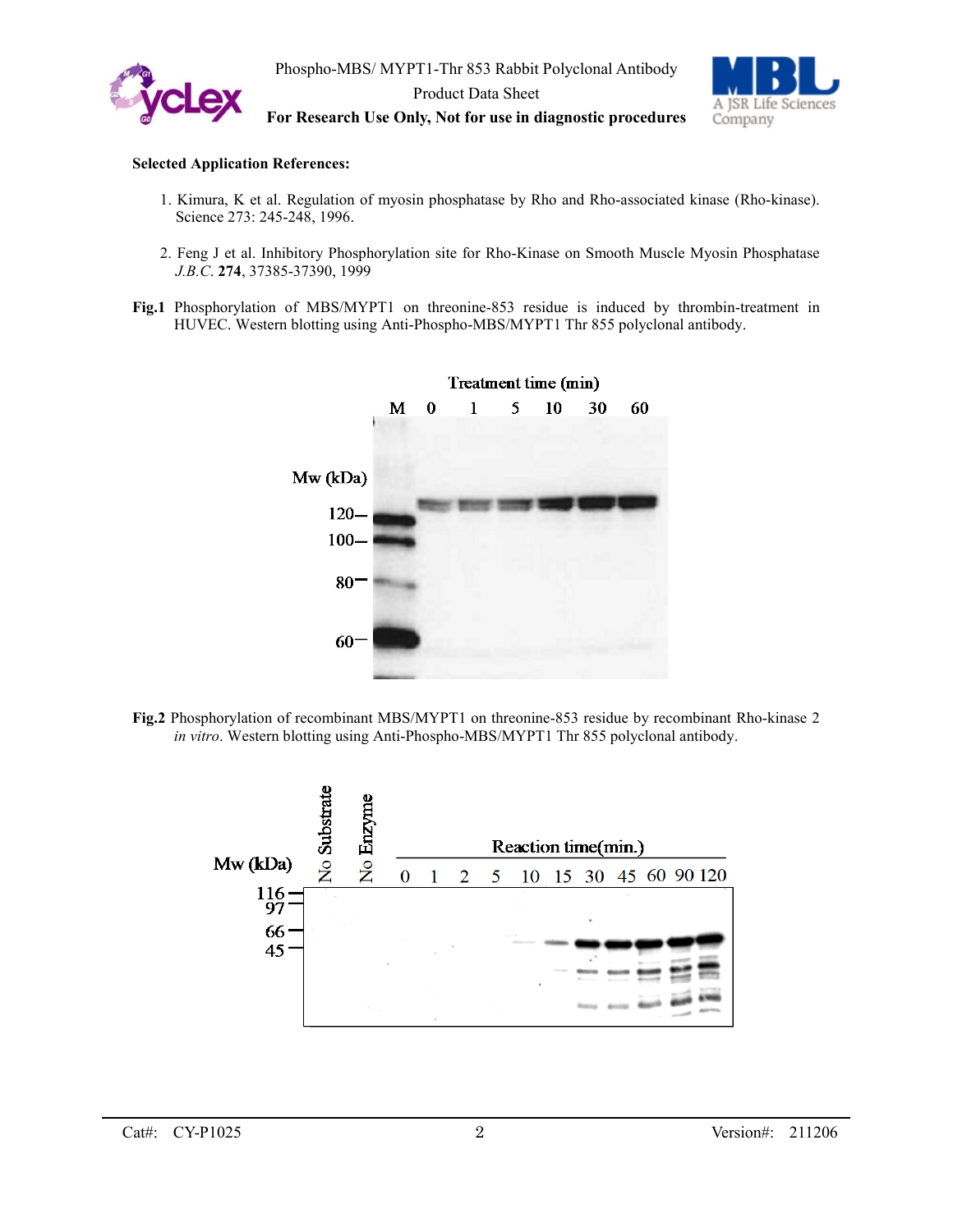



**For Research Use Only, Not for use in diagnostic procedures**

### **Western Immunoblotting Protocol**

#### **Solutions and Reagents**

*Note: Prepare solutions with Milli-Q or equivalently purified water.*

**Transfer Buffer:** 25 mM Tris base, 0.2 M glycine, 20 % methanol (pH 8.5)

**SDS Sample Buffer (1X):** 62.5 mM Tris-HCl (pH 6.8 at 25<sup>o</sup>C), 2 % w/v SDS, 10 % glycerol, 50 mM DTT, 0.01 % w/v bromophenol blue or phenol red

**Blocking Buffer:** 1X TBS, 0.1 % Tween-20 with 5 % w/v nonfat dry milk; for 150 mL, add 15 mL 10X TBS to 135 mL water, mix. Add 7.5 g nonfat dry milk and mix well. While stirring, add 0.15 mL Tween-20 (100 %).

**10X TBS (Tris-buffered saline):** To prepare 1 liter of 10X TBS: 24.2 g Tris base, 80 g NaCl; adjust pH to 7.6 with HCl (use at 1X).

**Primary Antibody Dilution Buffer:** 1X TBS, 0.1 % Tween-20 with 5 % blocking agent; for 20 mL, add 2 mL 10X TBS to 18 mL water, mix. Add 1.0 g BSA and mix well. While stirring, add 20 µL Tween-20 (100 %).

**Chemiluminescent HRP Detection:** secondary anti-rabbit IgG antibody conjugated to horseradish peroxidase (HRP), ECL™ chemiluminescent reagent (Amersham Pharmacia)

**Wash Buffer TBS/T:** 1X TBS, 0.1 % Tween-20

**Blotting Membrane:** This protocol has been optimized for nitrocellulose membranes, which we recommend. PVDF membranes may also be used.

#### **Protein Blotting**

A general protocol for sample preparation is described below.

- 1. Treat cells by adding fresh media containing regulator for desired time.
- 2. Aspirate media from cultures; wash cells with 1X PBS; aspirate.
- 3. Lyse cells by adding 1X SDS Sample Buffer (100 µL per well of 6-well plate or 500 µL per plate of 10 cm2 plate). Immediately scrape the cells off the plate and transfer the extract to a microcentrifuge tube. Keep on ice.
- 4. Sonicate for 10–15 seconds to shear DNA and reduce sample viscosity.
- 5. Heat a 20  $\mu$ L sample to 95–100°C for 5 minutes; cool on ice.
- 6. Microcentrifuge for 5 minutes.
- 7. Load 20 µL onto SDS-PAGE gel (10 cm x 10 cm).
- 8. Electrotransfer to nitrocellulose membrane.

#### **Membrane Blocking and Antibody Incubations**

*Note: Volumes are for 10 cm x 10 cm (100 cm2) of membrane; for different sized membranes, adjust volumes accordingly.*

- 1. (Optional) After transfer, wash nitrocellulose membrane with 25 mL TBS for 5 minutes at room temperature.
- 2. Incubate membrane in 25 mL of Blocking Buffer for 1 hour at room temperature.
- 3. Wash 3 times for 5 minutes each with 15 mL of TBS/T.
- 4. Incubate membrane and primary antibody (at the appropriate dilution) in 10 mL Primary Antibody Dilution Buffer with gentle agitation overnight at 4°C.
- 5. Wash 3 times for 5 minutes each with 15 mL of TBS/T.
- 6. Incubate membrane with HRP-conjugated secondary antibody (1:3000 in 10 mL of Blocking Buffer with gentle agitation for 1 hour at room temperature.
- 7. Wash 3 times for 5 minutes each with 15 mL of TBS/T.

#### **Detection of Proteins**

1. Incubate membrane with 4 mL ECL™ with gentle agitation for 1 minute at room temperature.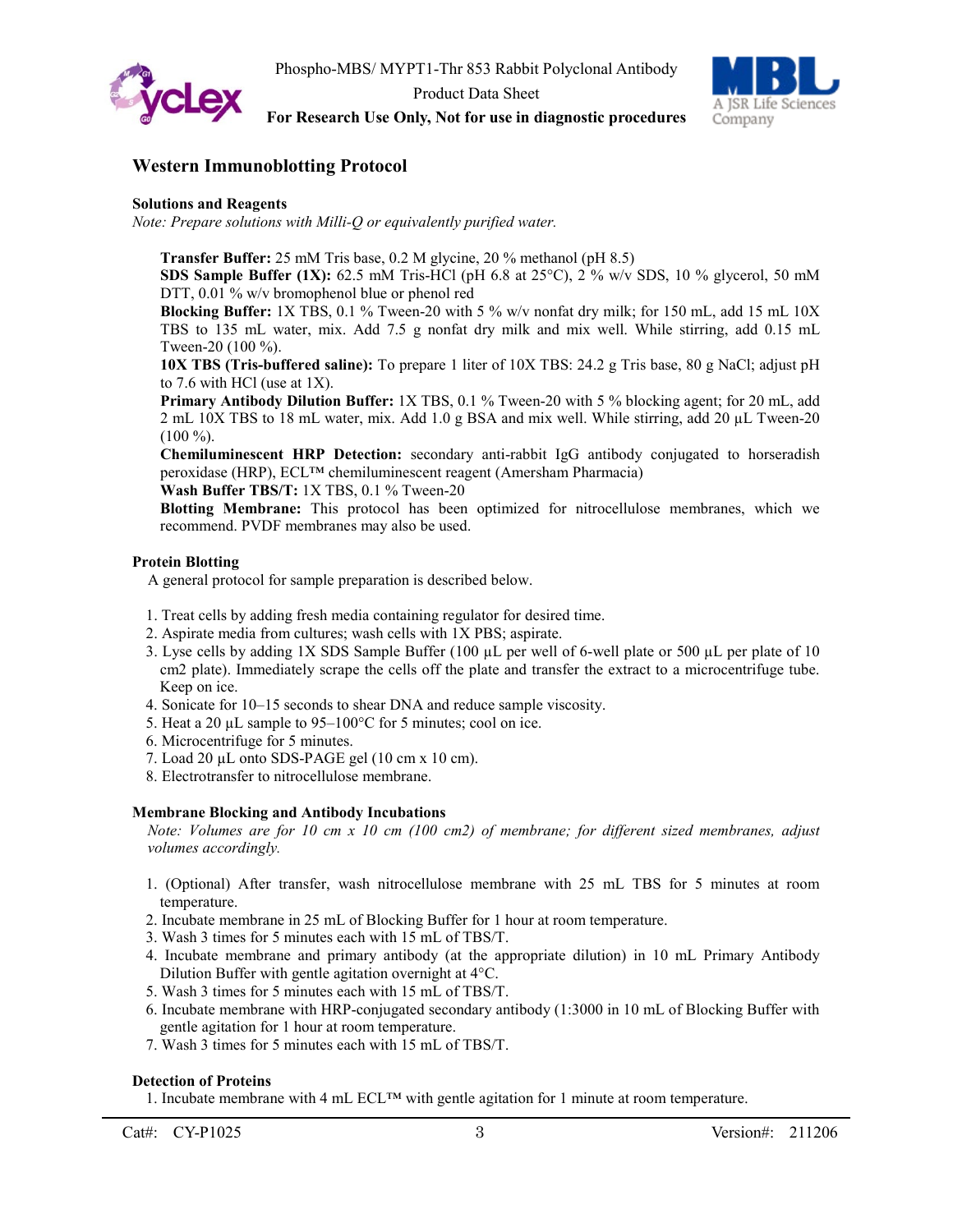



**For Research Use Only, Not for use in diagnostic procedures**

2. Drain membrane of excess developing solution, do not let dry, wrap in plastic wrap and expose to x-ray film. An initial ten seconds exposure should indicate the proper exposure time.

# **Immunoprecipitation Followed by Western Immunoblotting Protocol**

#### **Solutions and Reagents**

*Note: Prepare solutions with Milli-Q or equivalently purified water.*

**Cell Lysis Buffer (1X):** 20 mM Tris (pH 7.5), 150 mM NaCl, 1 mM EDTA, 1 mM EGTA, 1 % Triton X-100, 2.5 mM sodium pyrophosphate, 1 mM Glycerolphosphate, 1 mM Na3VO4, 1 µg/mL Leupeptin *Note: We recommend adding 1 mM PMSF before use.*

**Protein A Agarose Beads:** Add 5 mL of 1X PBS to 1.5 g of Protein A Agarose Beads. Shake 2 hours at 4°C; spin down. Wash pellet twice with PBS. Resuspend beads in 1 volume of PBS. (Can be stored for 2 weeks at 4°C)

**3X SDS Sample Buffer:** 187.5 mM Tris-HCl (pH 6.8 at 25°C), 6 % w/v SDS, 30 %, glycerol, 150 mM DTT, 0.03 % w/v bromophenol blue,

**Transfer Buffer:**25 mM Tris base, 0.2 M glycine, 20 % methanol (pH 8.5)

**Blocking Buffer:** 1X TBS, 0.1 % Tween-20 with 5 % w/v nonfat dry milk. For 150 mL, add 15 mL 10X TBS to 135 mL water, mix. Add 7.5 g nonfat dry milk and mix well. While stirring, add 0.15 mL Tween-20 (100 %).

**10X TBS (Tris-buffered saline):** For 1 liter of 10X TBS, use 24.2 g Tris base and 80 g NaCl. Adjust pH to 7.6 with HCl (use at 1X).

**Primary Antibody Dilution Buffer:** 1X TBS, 0.05 % Tween-20 with 5 % nonfat dry milk. For 20 mL, add 2 mL 10X TBS to 18 mL water, mix. Add 1.0 g nonfat dry milk and mix well. While stirring, add 10 µL Tween-20 (100 %).

**Wash Buffer TBS/T:** 1X TBS, 0.1 % Tween-20

**Chemiluminescent HRP Detection:** secondary anti-rabbit antibody conjugated to horseradish peroxidase (HRP), ECL™ chemiluminescent reagent (Amersham Pharmacia)

**Wash Buffer TBS/T:** 1X TBS, 0.1 % Tween-20

**Blotting Membrane:** This protocol has been optimized for nitrocellulose membranes, which we recommend. PVDF membranes may also be used.

#### **Preparing Cell Lysates**

- 1. Aspirate media. Treat cells by adding fresh media containing regulator for desired time.
- 2. To harvest cells under non-denaturing conditions, remove media and rinse cells once with ice-cold PBS.
- 3. Remove PBS and add 0.5 mL 1X ice-cold Cell Lysis Buffer plus 1 mM PMSF to each plate (10 cm2) and incubate the plate on ice for 5 minutes.
- 4. Scrape cells off the plate and transfer to microcentrifuge tubes. Keep on ice.
- 5. Sonicate 4 times for 5 seconds each on ice.
- 6. Microcentrifuge for 10 minutes at 4°C, and transfer the supernatant to a new tube. The supernatant is the cell lysate. If necessary, lysate can be stored at –80°C.

#### **Immunoprecipitation**

- 1. Take 200  $\mu$ L cell lysate and add primary antibody; incubate with gentle rocking overnight at  $4^{\circ}$ C.
- 2. Add Protein A Agarose Beads (20 µL of 50 % bead slurry). Incubate with gentle rocking for 1–3 hours at  $4^{\circ}$ C.
- 3. Microcentrifuge for 30 seconds at  $4^{\circ}$ C. Wash pellet 2 times with 500 µL of 1X Cell Lysis Buffer. Keep on ice during washes.
- 4. Resuspend the pellet with 20 µL 3X SDS Sample Buffer. Vortex, then, microcentrifuge for 30 seconds.
- 5. Heat the sample to 95–100°C for 2–5 minutes.
- 6. Load the sample  $(15-30 \,\mu L)$  on SDS-PAGE gel  $(12-15 \%)$ .
- 7. Analyze sample by Western blotting (see Western Immunoblotting Protocol).